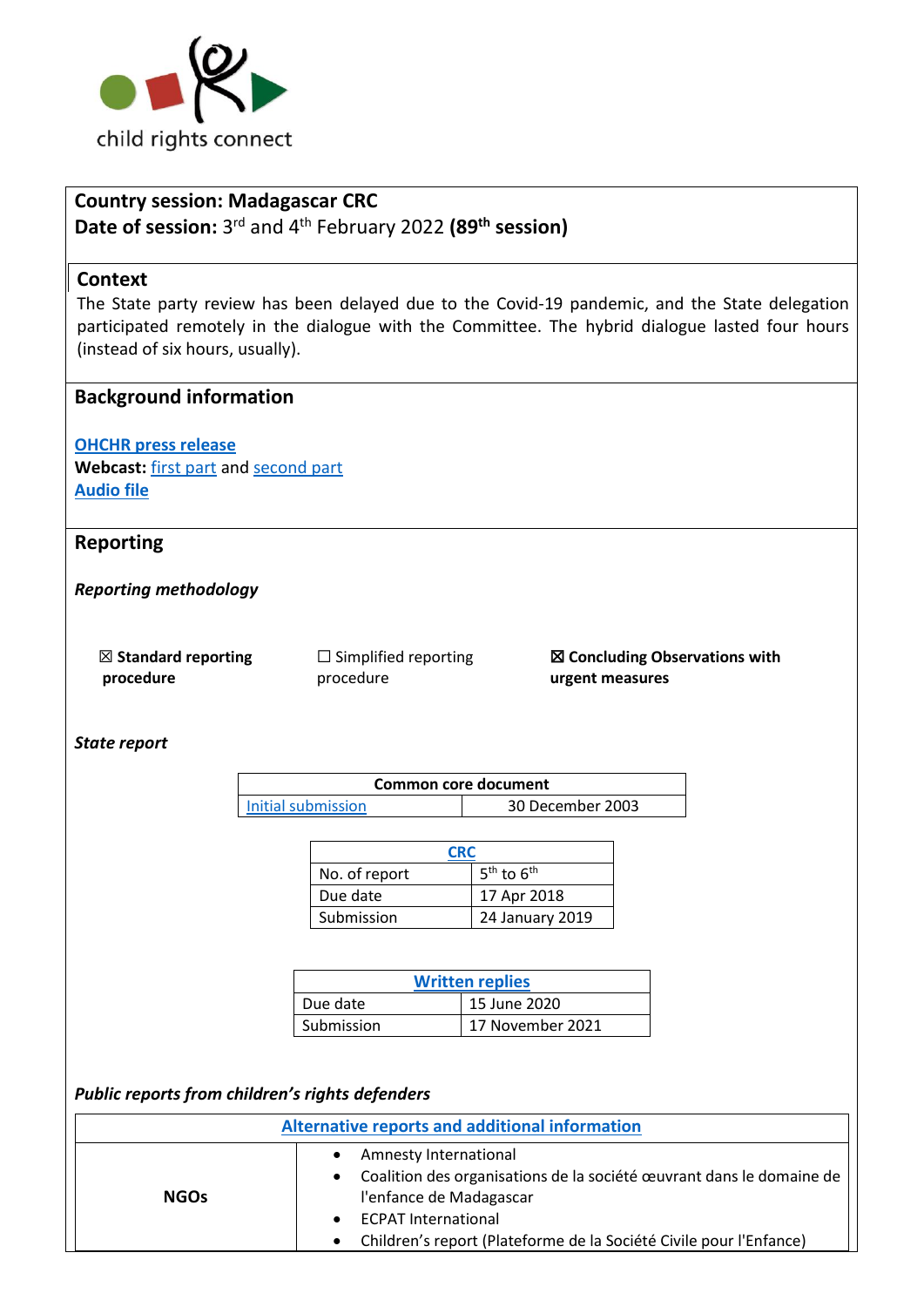

## **State delegation**

The [delegation of Madagascar](https://tbinternet.ohchr.org/_layouts/15/treatybodyexternal/Download.aspx?symbolno=INT%2fCRC%2fLOP%2fMDG%2f47748&Lang=en) was large and multisectoral. The delegation consisted of representatives of the Ministry of Justice; the Ministry of National Education; the Ministry of Public Security; the Ministry of Population, Social Protection and the Promotion of Women; the Ministry of Public Health; and the Ministry of Labour, Employment, Public Service and Social Laws. A representative of the National Gendarmerie Command and representatives of the Permanent Mission of Madagascar to the United Nations Office at Geneva were also part of the delegation.

The State's opening statement is available [here.](https://tbinternet.ohchr.org/_layouts/15/treatybodyexternal/Download.aspx?symbolno=INT%2fCRC%2fSTA%2fMDG%2f47749&Lang=en)

## **Committee's Task Force members**

| Name & Last Name           | Country     |
|----------------------------|-------------|
| <b>Suzanne Aho Assouma</b> | <b>Togo</b> |
| (coordinator)              |             |
| Hynd Ayoubi-Idrissi        | Morocco     |
| Mikiko Otani               | Japan       |
| Luis Pedernera             | Uruguay     |
|                            |             |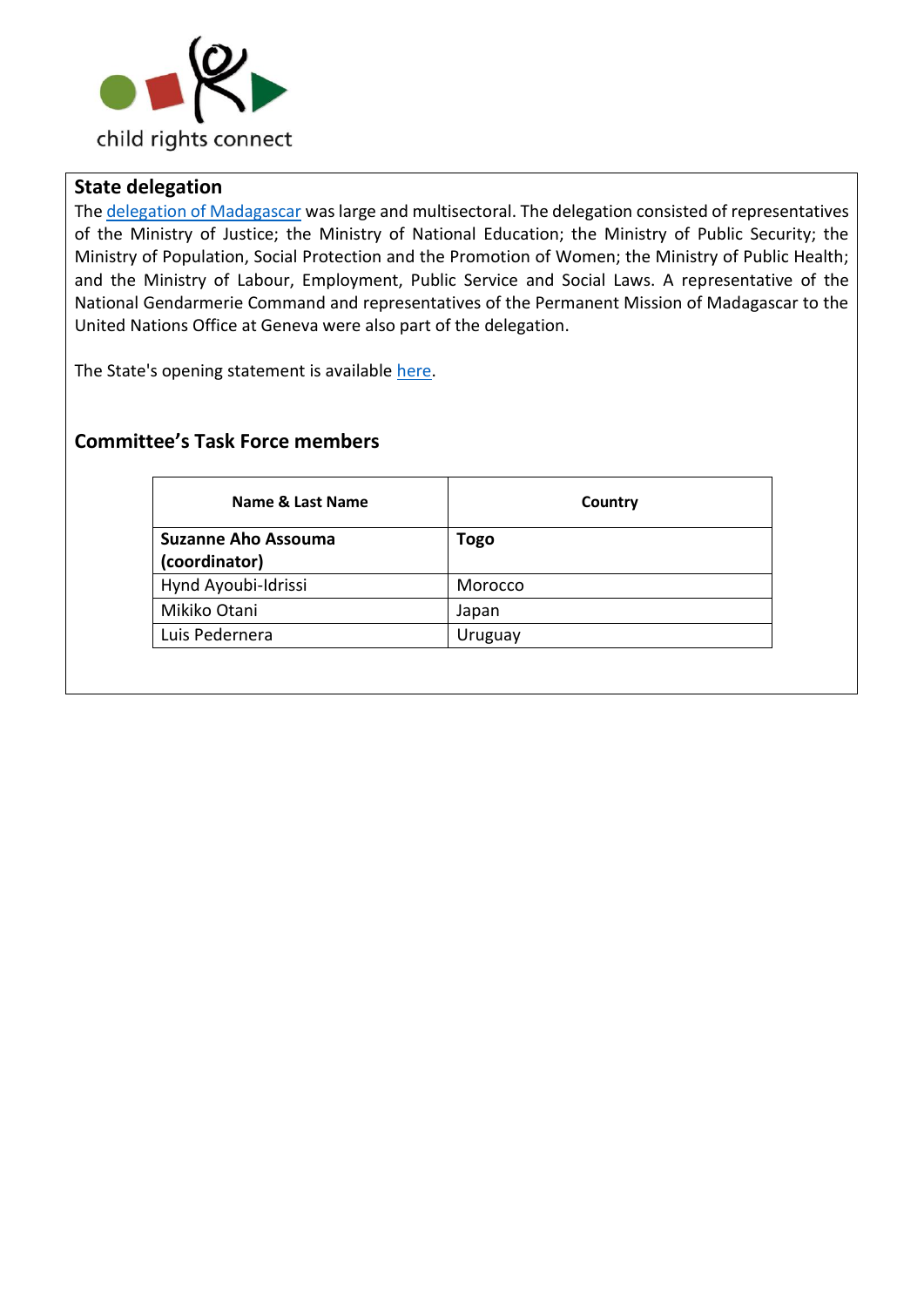

## **Dialogue description**

#### i. Character of the dialogue

The dialogue was constructive and cooperative. The delegation responded to the Committee's questions in a focused manner. According to the Committee, this dialogue was rich and educational as there were not enough answers provided in the documentation submitted by the State of Madagascar.

#### ii. General assessment made by the Committee

Despite the recognised efforts of the State of Madagascar, huge challenges remain in the implementation of children's rights. According to the Committee, suitable budgets need to be adopted and systems need to be bolstered. Madagascar needs to focus on countering the effects of climate change as well as to react to epidemics.

iii. Main issues discussed:

### **General measures of implementation**

**- Data collection:** The Committee raised the issue of the lack of data on Malagasy children. The delegation responded that data collection for sexual offenses was in place, with data provided to the Ministry of Justice, but also acknowledged a lack of data on statelessness children, children in street situations and children with disabilities. On the latter, the delegation affirmed that they are planning to conduct a national survey.

#### **Civil Rights and Freedoms**

- **Statelessness and right to a nationality:** The Committee deplored the fact that there are flaws in the law on nationality concerning children's rights and particularly with regard to stateless children. The delegation noted that statelessness was a sensitive issue in Madagascar and that an appropriate system was not yet in place, but that following a meeting with the Office of the United Nations High Commissioner for Refugees to address statelessness, a plan had been approved. In addition, Madagascar has assured that all children born to at least one Malagasy parent can have Malagasy nationality; however, it recognized that accessing nationality remains an issue when both parents are stateless.
- **Birth registrations:** While welcoming Madagascar's project with the World Bank to digitize the birth registry, the Committee expressed concern about the decreasing trend in birth registrations and regional disparities, and therefore asked about the remedial measures taken by Madagascar. The delegation responded that the project was designed to establish a unique identifier covering 2 million people, thus allowing for more data to be recorded on birth registration.

#### **Violence against children**

- **Corporal punishment:** The Committee deplored that violence against children was widespread in schools and homes in Madagascar and asked the delegation about the concrete measures to prevent such violences. The Committee noted that despite the development of laws and plans, substance was lacking. In response, the State explained that two sets of measures have been adopted: the first is prevention, through information and awareness-raising sessions for pupils, parents and teachers, but also police officers in contact with children; and the second is at the care level with criminal investigation officers and specialised police units being trained to receive and process cases of violence against children. The delegation recognized that the Malagasy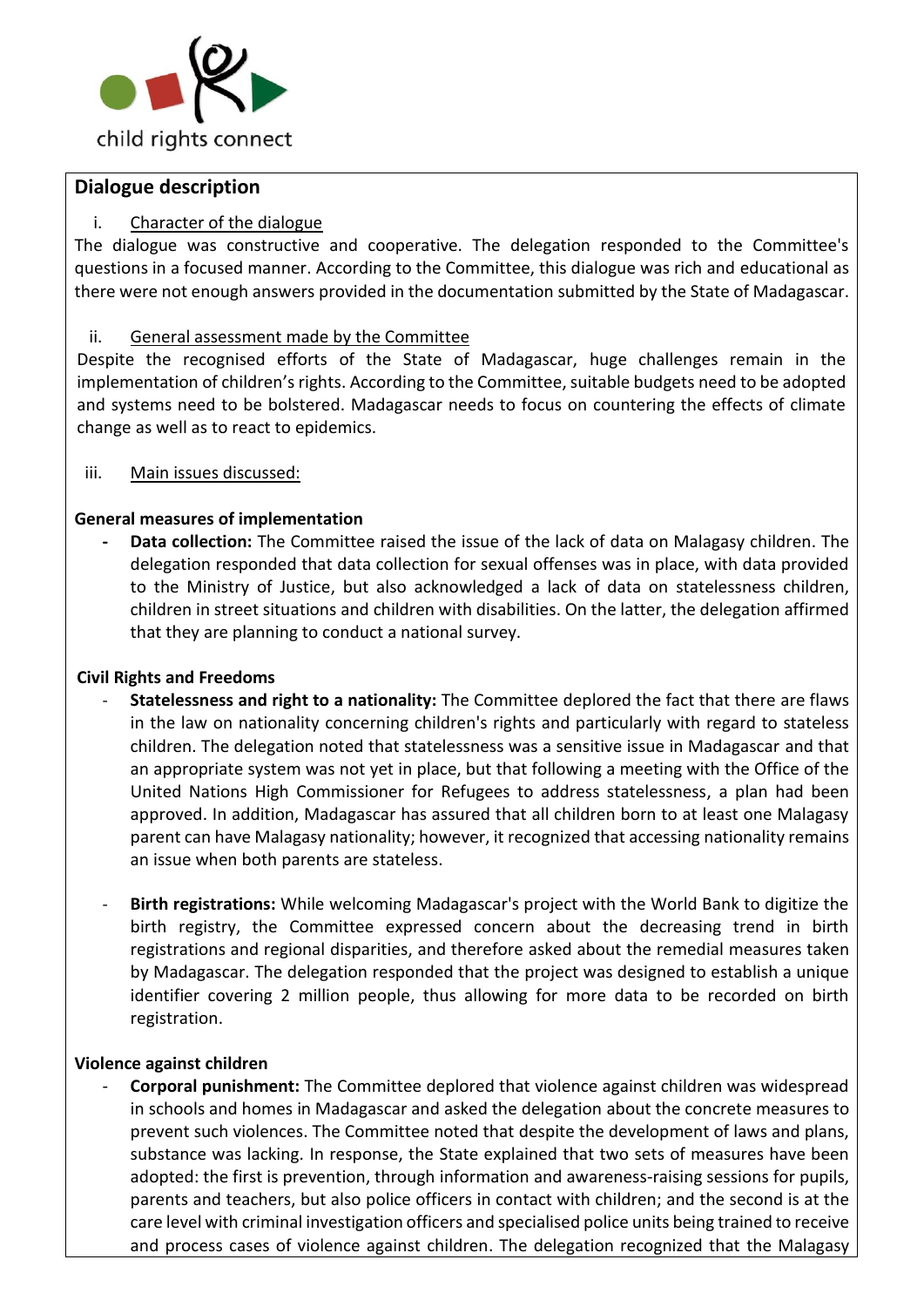

society is patriarchal and traditional, and that violence is a daily reality for children. The delegation explained that awareness-raising efforts lead to more reporting to the police but that a well-founded law to combat corporal punishment is needed. The Committee deplored the fact that there was no law prohibiting this practice, recalling that the Convention imposes a systematic ban on corporal punishment.

- **Child marriages:** The Committee raised the issue of harmful traditional practices, with a focus on child marriages, noting that the State party has put in place a national strategy and campaign to reduce the rate of child marriage in Madagascar from 41.2% to 21% from 2018 to 2024. The Committee asked how this goal would be achieved concretely. The Committee also requested information on whether courts can authorize early child marriages if requested by parents on "serious grounds" and what this means. The delegation responded that their national strategy aimed at ensuring that local action plans in communities end the practice. A centralized coordination department was established, with six regional structures being set up across Madagascar to initiate local plans to combat child marriage. The delegation stated that "serious grounds" for early marriage refer to a situation where the minor is pregnant, noting that the child's consent was always required as well as a medical certificate for proof of pregnancy. Finally, the delegation assured that there were no forced marriages in Madagascar.

#### **Family Environment and Alternative Care**

- **Children deprived of a family environment:** The Committee asked the delegation about the challenges to avoid the separation of children from their families in Madagascar and to reduce the placement of those children in residential care. The delegation responded on foster families and informed that a technical validation process was in place. The delegation also stated that guideline manuals had been drafted to provide clarification on the processes in the foster family system.

#### **Basic Health and Welfare**

- **Children with disabilities:** Noting the national action plan for persons with disabilities, the Committee asked Madagascar for more information on obstacles relating to children with disabilities, including inclusive access to schools and stigmatization, as well as access to health care. The delegation of Madagascar justified that realistic and achievable goals could not be set due to the lack of data on persons with disabilities. The delegation also responded that 35,000 schools would need to be upgraded with inclusion standards, representing a huge project. Currently, there are around 1,000 inclusive schools in 12 regions of Madagascar. In addition, a national platform for inclusive education created in 2015 allows for stakeholders to meet periodically, in addition to projects to integrate primary-aged children with disabilities into mainstream schools. Eventually, the delegation reported that a national policy is being developed on the inclusion and empowerment of persons with disabilities, with a plan to provide increased support in different regions.
- **Malnutrition:** The Committee was seriously concerned that Madagascar has the highest rate of malnutrition in the world, with 40% of children under five years of age suffering from chronic malnutrition, despite the establishment of special services to address this issue. The Committee noted the lack of financial means and inquired on the response of the State party to remedy this situation. The delegation replied that Madagascar had taken significant steps to end this scourge, indicating that there had been a 7.3% reduction in malnutrition over the last decade,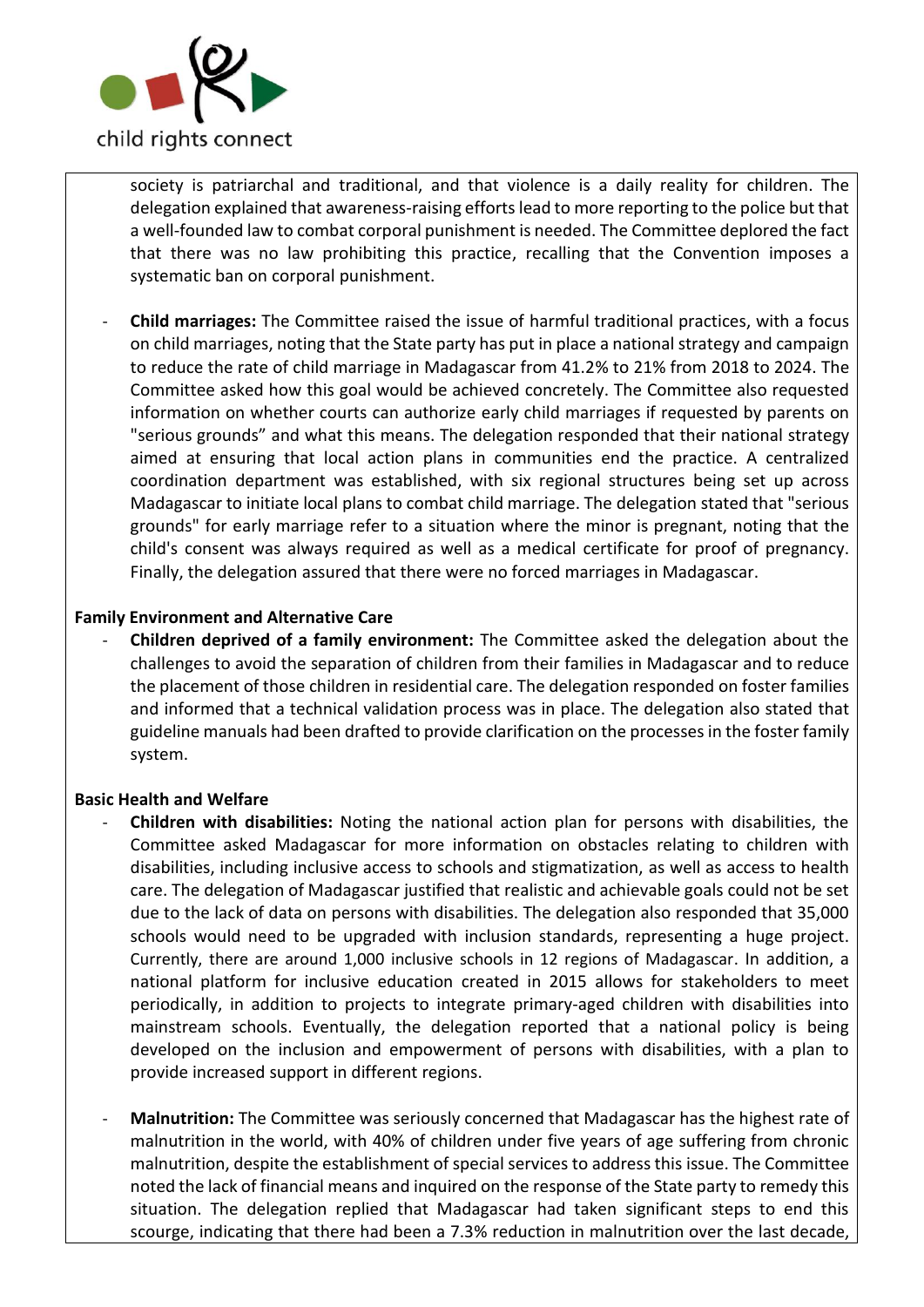

with an increased number of centres for acute malnutrition and medical support across the country.

#### **Special Protection measures**

- **Economic exploitation, including child labour:** Noting that 47% of children aged 5 to 17 in Madagascar work in various settings, the Committee asked the delegation for information on measures taken to address child labour. The delegation replied that a plan was being launched to significantly reduce the rate of child labour. Inspections have also been conducted by administrative and judicial authorities in private homes to combat the issue of domestic labour. The increasing capacity and number of labour inspectors were noted as a positive development by the Committee, which nevertheless questioned the competency of the inspectors.
- **Sale, trafficking and abduction:** The Committee deplored the fact that children with albinism are often abducted in Madagascar. The delegation responded that radical measures had been taken by the Ministry of Justice to eradicate this scourge. Madagascar had adopted a criminal policy involving severe penalties for such abductions, which had resulted in a drop in the phenomenon in the last quarter of 2021.
- Sexual exploitation: The Committee wanted to hear about the Malagasy government's measures to ensure a mind shift of society on sexual exploitation, a widespread scourge that is "socially acceptable" in Madagascar, which the delegation denied. The Committee wanted to know what measures are being taken to rehabilitate sexually exploited children, especially with regard to access to justice. The delegation reported that a criminal policy in this area was in place, specifically for parents who did not report the offence. The delegation noted integrated care centers for children who had suffered from violence and sexual abuse and hotlines which children could call for police assistance. In addition, Madagascar is working with the United Nations Children's Fund (UNICEF) to protect children from online sexual exploitation. Eventually, the Committee urged the State to combat sexual exploitation.
- **Children in street situations**: Children living and working on the street is very concerning for the Committee, which asked if the State was planning to gather data as well as to tackle two of the causes pushing children into the street: poverty and violence. The delegation responded that a survey in 2014 identified 23,500 children in street situations, which was still not the total number of children living on the street. This was made to identify their needs and to develop short, medium and long-term measures to cater for them. The delegation further said that focus had been increased in prevention, extending coverage to families in precarious situations. Shelters for families were up and running and financial support was also provided through State programmes.

## **Recommendations of the Committee**

In it[s Concluding Observations,](https://tbinternet.ohchr.org/_layouts/15/treatybodyexternal/Download.aspx?symbolno=CRC%2fC%2fMDG%2fCO%2f5-6&Lang=en) the Committee drew the State party's attention to the need for urgent measures concerning the following areas:

- **Coordination:** The Committee urges the State party to revise relevant decrees regulating the work of the National Child Protection Committee and ensure that it has a clear mandate and sufficient authority to coordinate all activities related to the implementation of the Convention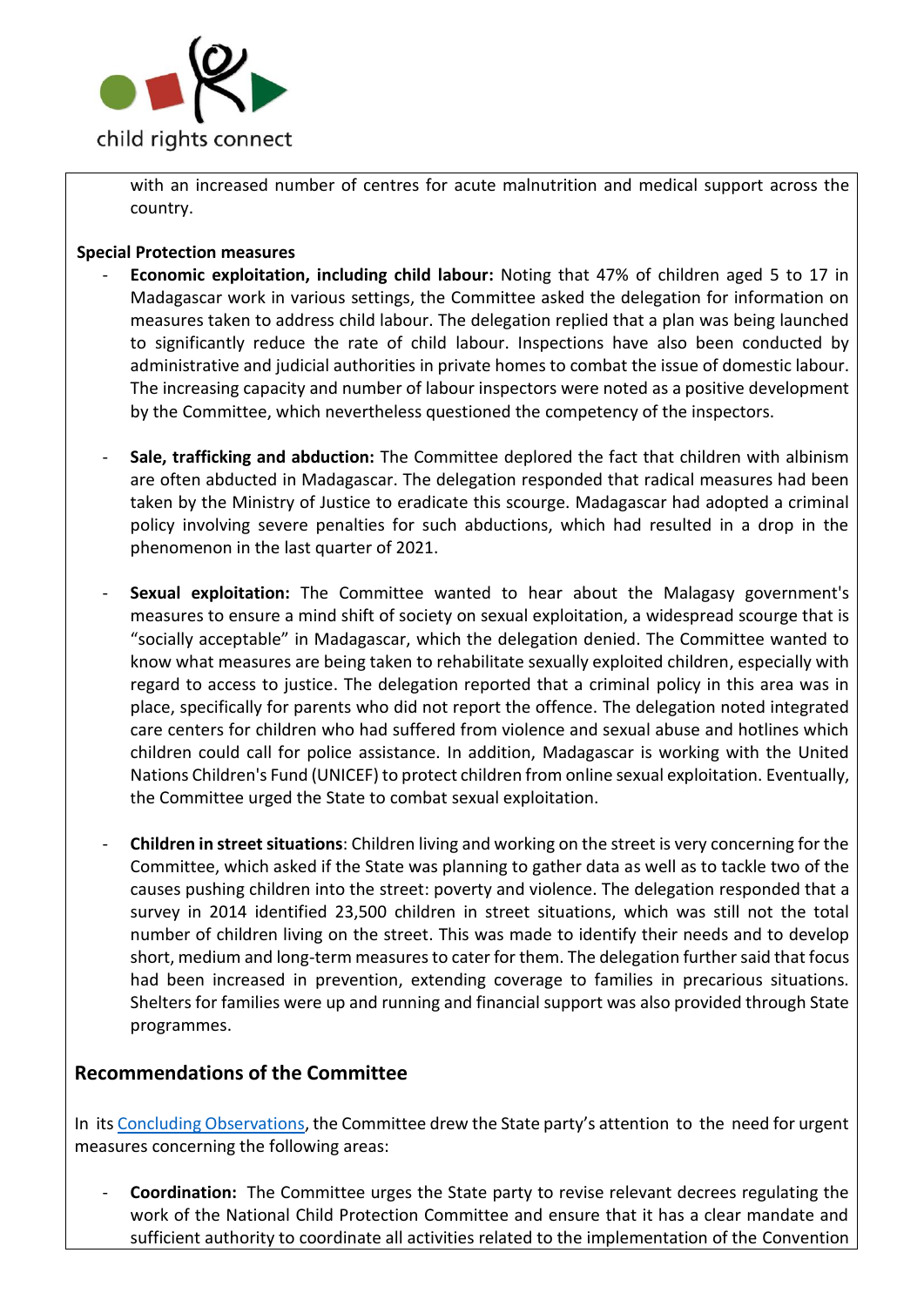

at cross-sectoral, national, regional and local levels and that child protection networks are provided with the necessary human, technical and financial resources for their effective operation in all regions.

- **Sexual exploitation and abuse:** The Committee urges the State party to establish mechanisms, procedures and guidelines to ensure mandatory reporting, multiagency intervention, investigation and prosecution of all cases of sexual exploitation and abuse of children, including child sexual abuse audio materials. The Committee also presses the State to conduct awarenessraising activities to combat the stigmatization of victims of sexual exploitation and abuse, and ensure accessible, confidential, child-friendly and effective reporting channels for such violations, with the aim of preventing the re-victimisation of such children. The Committee also commands the State to raise awareness regarding child sexual abuse and exploitation among both the members of public and professionals working with and for children and respond to all manifestations of child sexual exploitation and abuse, in particular in travel and tourism, including by strengthening the professional capacity to detect and investigate such cases and promoting training for parents and teachers about risks. Finally, the Committee calls the Sate to pay a particular attention to the situation of children in vulnerable situations, including children in street situations, children without a birth certificate, migrant children, child domestic workers, orphans and abandoned children.
- **Health and health services:** The Committee recommends that the State party takes measures to implement the 2017 law on vaccination and provides adequate human, technical and financial resources for its implementation. The State must also ensure access of the population, especially children, particularly in rural and remote areas, to adequately resourced primary health-care services, and strengthen the training, supervision and incentives for health workers. In addition, the State should establish mental health services and programmes for children and ensure that qualified personnel, including child psychiatrists, psychologists, clinical social workers and other specialized personnel, are available throughout the country. Finally, increasing allocations for healthcare from the national budget should be considered by the State.
- **Nutrition and standard of living:** The Committee recommends that the State party takes urgent measures to prioritize children who suffer from severe acute malnutrition and provide them with necessary treatment and nutrition. The Committee also expects that the State ensure access to and the availability and affordability of food, with a particular focus on reversing the sharp deterioration of access to these services in urban areas and eliminating any regional disparities. At the same time, the State need to support and strengthen implementation of the revised National Nutrition Policy and the National Nutrition Plan for 2017–2021, addressing the root causes of malnutrition and regularly monitor and assess the effectiveness of policies and programmes on child food security and nutrition. The Committee also urges the State Party to address multidimensional poverty and extreme deprivations among children, including by strengthening social protection programmes under auspices of the National Social Protection Strategy (2019-2023) and by ensuring that they are inclusive of all vulnerable groups and receive adequate funding from the national budget. Prioritize access to water, sanitation and hygiene, especially in urban areas and continue its efforts in the rural environment, in order to ensure nationwide access to water, sanitation and hygiene; seek technical assistance from the UNICEF, WHO, WFP, FAO, and other international partners in this regard is ultimately expected.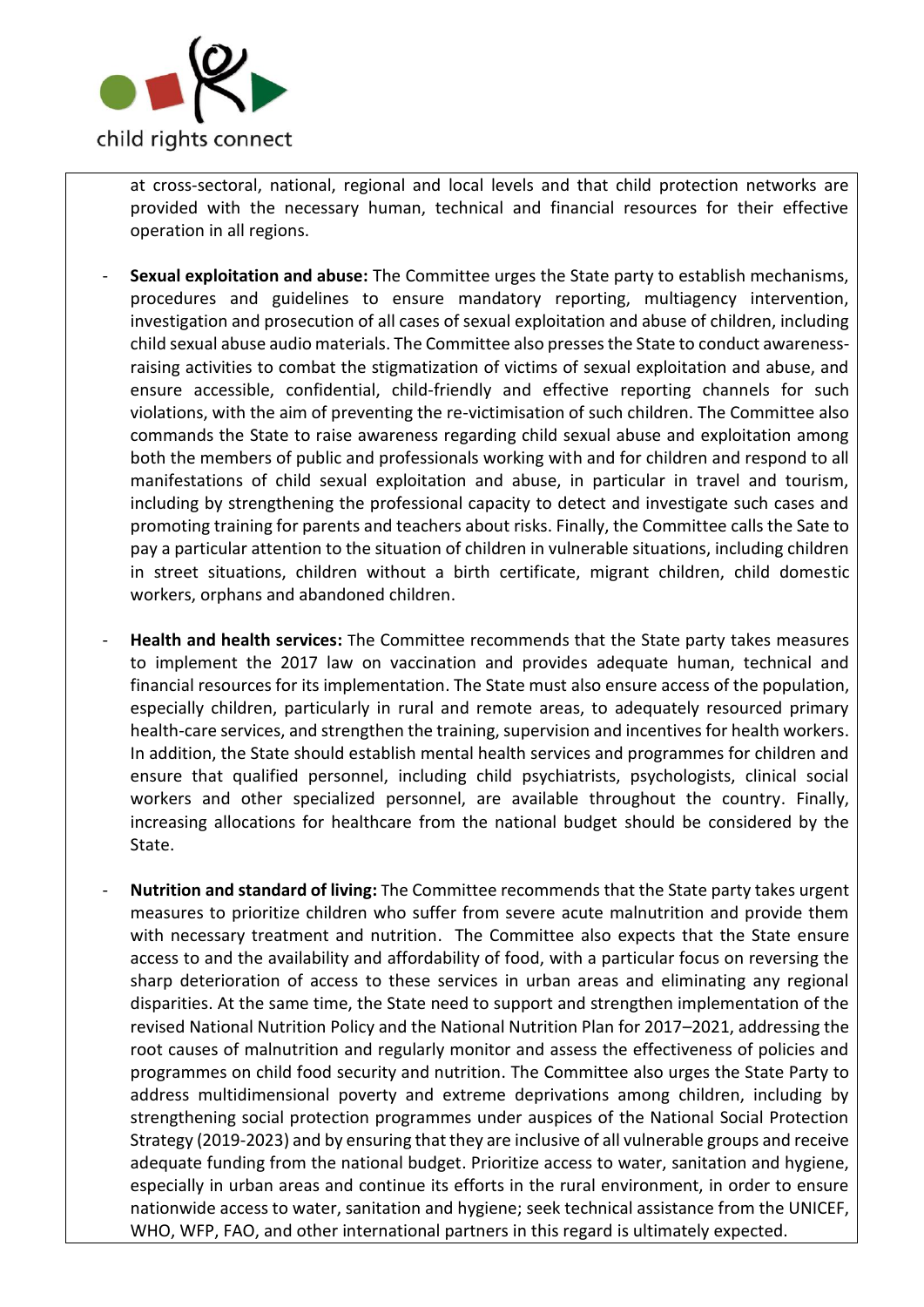

- **Education, including vocational training and guidance:** The Committee recommends that the State party take the necessary measures to guarantee access to free education and increase school enrolment, attendance and completion rates for all children especially at the secondary level of education, with particular attention given to gender and regional disparities and to pregnant teenagers and adolescent mothers. The Committee also expects improved quality of education, including by recruiting qualified teachers and ensuring that teachers receive appropriate levels of training, with particular emphasis on teachers in rural areas. The Committee also calls for allocating sufficient financial resources from the national budget to ensure that schools across the country are accessible to all and are equipped with adequate educational infrastructure, technologies and sanitation facilities. Finally, the States need to address the inequalities generated by the COVID-19 crisis during home schooling, including by ensuring the availability of electricity and Internet access to all to access online education, giving particular attention to children in rural areas and children with disabilities.
- **Economic exploitation, including child labour:** The Committee recommends that the State party prohibit and eliminate hazardous labour practices where child workers are exposed to environmental risk factors, promote safer alternatives and ensure monitoring of children affected. The Committee also recommends that the State party strengthen its efforts to end child labour in all its forms, including by raising public awareness of child labour, its exploitative character and its consequences, accelerating the adoption of a new national plan to combat child labour and increasing the number of labour inspectors; and seek technical assistance from the International Programme on the Elimination of Child Labour of the International Labour Office in this regard.

The Committee also drew the State party's attention to the recommendations concerning the following areas:

- General Measures of implementation: **legislation; comprehensive policy and strategy; allocation of resources; data collection; independent monitoring; dissemination awarenessraising and training; cooperation with civil society; children's rights and the business sector;**
- Definition of the Child;
- General principles: **non-discrimination; best interests of the child; right to life, survival respect for the views of the child;**
- Civil rights and freedoms: **birth registration and nationality; right to privacy and access to appropriate information;**
- Violence against children: **corporal punishment; abuse and neglect; harmful practices**;
- Family environment and alternative care: **family environment; children deprived of a family environment; adoption;**
- Children with disabilities;
- Basic health and welfare: **adolescent health; HIV/AIDS; nutrition and standard of living; impact of climate change on the rights of the child;**
- Special protection measures: **children in street situations; sale, trafficking and abduction; administration of child justice.**

## **Sustainable Development Goals**